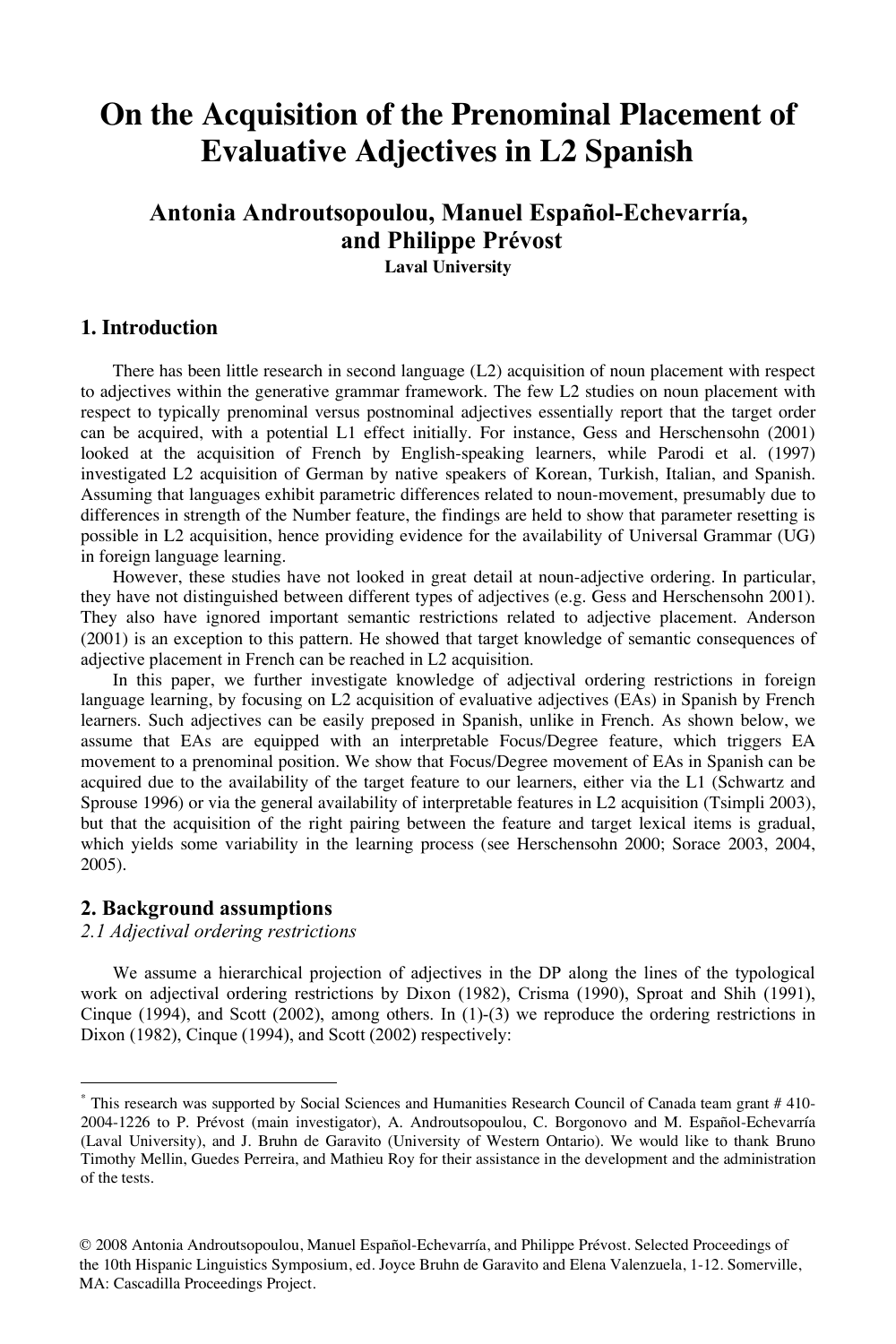- (1) VALUE > DIMENSION > PHYSICAL PROPERTY > SPEED > HUMAN PROPENSITY > AGE  $>$  COLOUR Dixon (1982)
- (2) POSSESSIVE > CARDINAL > ORDINAL > QUALITY > SIZE > SHAPE > COLOR > NATION Cinque (1994)
- (3)  $\left[0.01\right]$   $\left[0.01\right]$   $\left[0.01\right]$   $\left[0.01\right]$   $\left[0.01\right]$   $\left[0.01\right]$   $\left[0.01\right]$   $\left[0.01\right]$   $\left[0.01\right]$   $\left[0.01\right]$   $\left[0.01\right]$   $\left[0.01\right]$   $\left[0.01\right]$   $\left[0.01\right]$   $\left[0.01\right]$   $\left[0.01\right]$   $\left[0.01\$ [SCALAR PHYSICAL PROPERTY Size > Length > Height > Speed > Depth > Width] > [MEASURE Weight > Temperature > ?Wetness > Age] > [NON-SCALAR PHYSICAL PROPERTY Shape > Color > Nationality/Origin > Material] Scott (2002)

In this paper, we focus on the category of *evaluative* adjectives, which corresponds to Dixon's *value* category in (1), Cinque's *quality* category in (2), and Scott's *speaker oriented* category in (3). EAs are typically higher than size, shape, color, nationality, and relational adjectives. From a semantic point of view, EAs contrast with most of the lower adjectives in the hierarchy (i.e. shape, color or nationality adjectives, but not size adjectives) with respect to intersectivity. The denotation of an intersective adjective plus the noun it modifies corresponds to the intersection of the individuals denoted by the noun and those denoted by the adjective. Intersectivity can be captured by means of the following meaning postulate, cf. Kamp and Partee (1995).

(4)  $\mathbf{P} \in D_{\leq e,\mathcal{D}}$ .  $\forall Q \in D_{\leq e,\mathcal{D}}$ .  $\forall x \in D_e$ . [[[A]] (Q) (x)  $\Leftrightarrow$   $P(x) \land Q(x)$ ].

The meaning postulate in (4) ensures that *a red balloon* is a red thing. Size and evaluative adjectives, on the other hand, are not intersective (that is, they are subsective adjectives), and consequently, the entailments in  $(5)-(6)$  do not hold<sup>1</sup>:

(5) Dumbo is a small elephant. -/-> Dumbo is a small animal.

(6) Ralph is a good chess player. -/-> Ralph is a good person.

These two types of adjectives involve scales in their interpretation. However, size adjectives, as well as other scalar property adjectives, cf. (3), involve more or less objective scales, whereas EAs like *good*  or *nice* typically involve subjective scales.

### *2.2 Evaluative adjectives in French and Spanish*

EAs show a different behavior in Spanish and French with respect to whether they can appear in prenominal position. Many EAs may appear in both prenominal and postnominal positions in the two languages, as shown in the examples in (7) and (8).

- (7) a. un agradable paseo / un paseo agradable. b. une agréable promenade / une promenade agréable. 'a pleasant walk.'
- (8) a. una dolorosa experiencia / una experiencia dolorosa.
	- b. une douloureuse expérience / une expérience douloureuse. 'a painful experience.'

However, other EAs sound odd in a prenominal position in French, while being fully acceptable postnominally, as shown in (9).

2

 $<sup>1</sup>$  In contrast with the validity of (i) and (ii), without adjectives:</sup>

i. Dumbo is an elephant  $\rightarrow$  Dumbo is an animal.

ii. Ralph is a chess player  $\rightarrow$  Ralph is a person.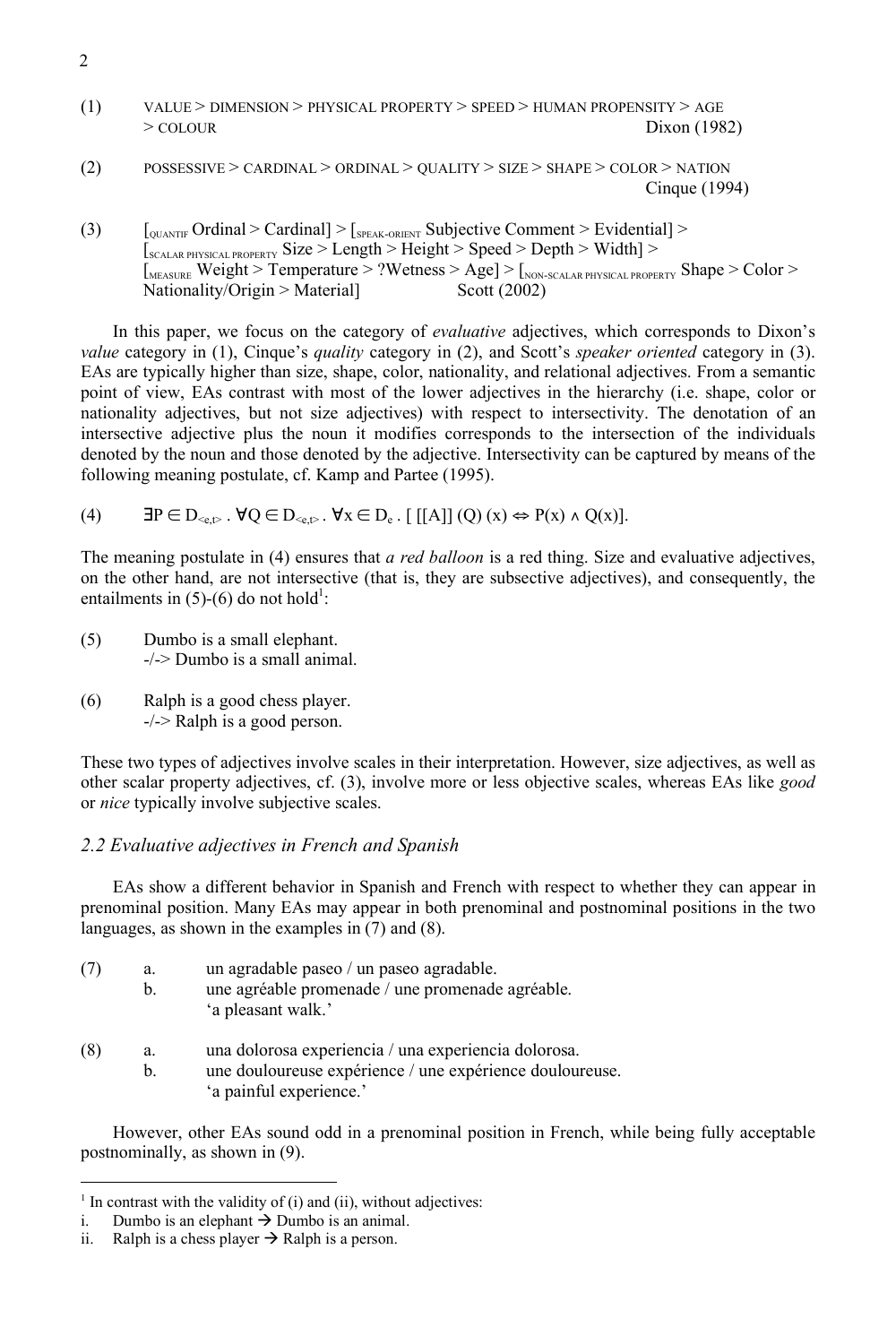- (9) a. \*une néfaste conséquence / une conséquence néfaste. 'a fateful consequence.'
	- b. \*un colossal monument / un monument colossal. 'a colossal monument.'
	- c. \*un fantastique film / un film fantastique. 'a wonderful film.'
	- d. \*une considérable somme / une somme considérable 'a considerable sum.'

The Spanish counterparts of the adjectives in (9) can appear in both prenominal and postnominal positions without any problem, cf. (10).

- (10) a. una nefasta consecuencia / una consecuencia nefasta. 'a fateful consequence.'
	- b. un colosal monumento / un monumento colosal. 'a colossal monument.'
	- c. una fantástica película / una película fantástica. 'a wonderful film.'
	- d. una considerable suma / una suma considerable. 'a considerable sum.'

The contrast between the examples in (9) and (10) indicates that the prenominal position is more restricted in French than in Spanish with respect to evaluative adjectives. Such a difference is not observed with other adjectival categories, such as shape, origin, color or relational adjectives, which behave consistently in the two languages.

#### *2.3 Adjective preposing*

Several authors have proposed that prenominal adjectives attain their position via movement from a postnominal position, cf. Abeillé & Godard (1999), Demonte (1999), Androutsopoulou (2000), Laenzlinger (2004), Larson and Marusic (2004), Larson and Yamakido (2005, 2006)<sup>2</sup>, among others. Demonte (1999) claims that a Degree feature is responsible for the movement of the adjective to a prenominal position in Spanish, whereas Laezlinger (2004) proposes that a Strong subjectivity (emphasis) feature triggers the same sort of movement in French DPs. In the present paper, we label the interpretable feature triggering the movement of a postnominal adjective into a prenominal position *Focus/Degree* and the movement that is triggered by it *Focus/Degree movement*. There are a number of phenomena in the two languages which indicate that a derivational analysis of the relationship between the two positions in terms of AP movement is on the right track.

First, EAs modifying two coordinated NPs in Spanish trigger different agreement patterns in prenominal and postnominal positions, as shown in (11), cf. Bello (1847), RAE (1973), Demonte (1999).

| (11) | a. | $excelente(*)$ comida $y$ servicio. |  |  |  |
|------|----|-------------------------------------|--|--|--|
|      |    | excellent-(*PL) food and service    |  |  |  |
|      |    | 'excellent food and service.'       |  |  |  |
|      | h. | comida y servicio excellente*(s).   |  |  |  |
|      |    | food and service excellent*(-PL)    |  |  |  |
|      |    | 'excellent food and service.'       |  |  |  |

In (11a), the EA *excelente* 'excellent' precedes the modified coordinated nouns, and it appears in the singular, whereas in (11b) the adjective follows the coordinated nouns it modifies and must appear in the plural. This behavior can be accounted for if we take the prenominal adjective in (11a) to be

<sup>&</sup>lt;sup>2</sup> For Larson and Marusic (2004) and Larson and Yamakido (2005, 2006), the movement of the adjectival nominal to a prenominal position is associated to Case assignment.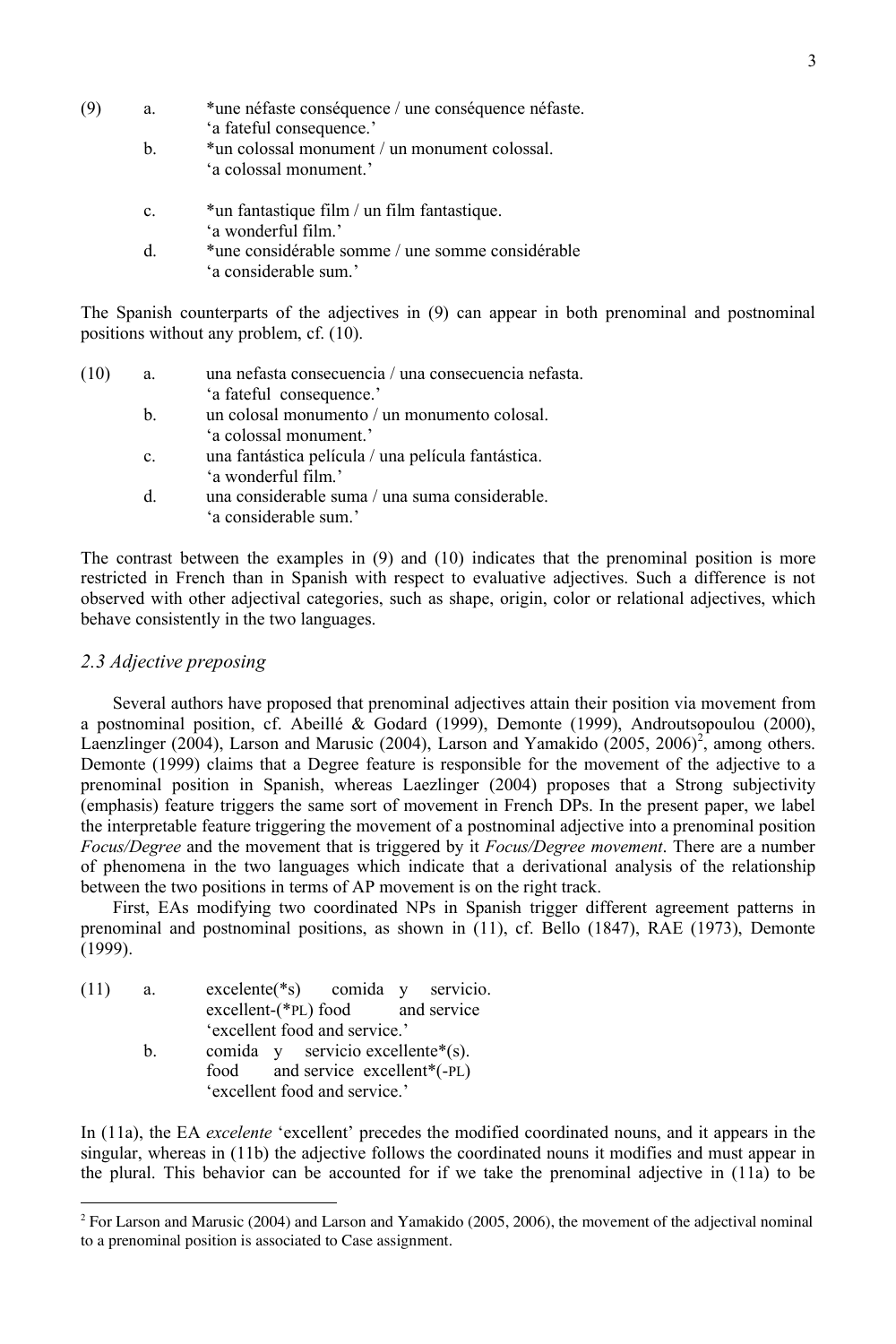extracted from both conjuncts in some sort of Across-the-Board (ATB) extraction, cf. Ross (1967). On the other hand, such an extraction does not take place in (11b) where the adjective shows plural agreement with the coordinated NPs under a Spec-Head configuration, cf. Androutsopoulou & Español-Echevarría (2006) for details.

Second, as observed by Leonetti (1999) and Demonte (1999), elative adjectives, i.e. adjectives denoting a property in 'high degree', such as *precioso* 'very beautiful', *horrible* 'horrible' or *repugnante* 'repulsive', as well as adjectives marked with the superlative affix *-ísimo*, are disallowed as postnominal adjectives in DPs introduced by a definite determiner, as illustrated in (12a). On the other hand, (12b) shows that all these adjectives are perfect in a prenominal position. The contrast in (12) indicates a correlation between a property possessed in a high degree and the prenominal position of the adjective. This correlation can be captured by claiming that elative adjectives are lexically marked with a Focus/Degree feature triggering the movement of the adjective to a prenominal position.3,4

- (12) a. ??/\* El roedor precioso/horrible/repugnante/feísimo comía un pedazo de queso. the rodent very beautiful/horrible/repulsive/ugly ate a piece of cheese
	- b. El precioso/horrible/repugnante/feísimo roedor comía un pedazo de queso. the very beautiful/horrible/repulsive/ugly rodent ate a piece of cheese

Third, certain adjectives can receive an additional evaluative interpretation in a prenominal position, which is not available when the adjective is found postnominally, as shown by the contrast in (13).

| (13) | Penitas es un torero grande.    | (* under an evaluative interpretation) |
|------|---------------------------------|----------------------------------------|
|      | 'Penitas is a big bullfighter.' |                                        |

b. Penitas es un gran torero. (ok under an evaluative interpretation) 'Penitas is a great bullfighter.'

In (13a), the adjective *grande* 'great/big' is interpreted as a size adjective, i.e. 'big', in a postnominal position, whereas in a prenominal position, cf. (13b), *grande* receives an evaluative interpretation, i.e. 'great'. Nonetheless, this evaluative interpretation can also obtain in postnominal position if the adjective is focused or receives a high degree modification, as illustrated in (14):

- (14) a. Penitas es un torero GRANDE. (ok under an evaluative interpretation) 'Penitas is a GREAT/BIG bullfighter.'
	- b. Penitas es un torero muy grande. (ok under an evaluative interpretation) 'Penitas is a very great/big bullfighter.'

The facts in (13)-(14) might be taken *prima facie* as evidence against the link between the prenominal position of EAs and a Focus/Degree interpretation. However, the particular evaluative interpretation that adjectives like *grande* 'great/big' may have in a prenominal position is available in a postnominal position only under special conditions: when the adjectives receive focus stress, cf. (14a), or it is modified by *muy* 'very'. Although a detailed analysis of the derivations involved in (14) falls outside

<sup>&</sup>lt;sup>3</sup> Indefinite determiners contrast with definite ones in this respect, as shown by the acceptability of examples such as the ones in (i):

<sup>(</sup>i) Un roedor precioso/horrible/repugnante/feísimo comía un pedazo de queso.

a rodent very beautiful/horrible/repulsive/ugly ate a piece of cheese

This contrast could be related to the fact that indefinite determiners are plausibly licensed in a position lower that  $D_0$ , where definite determiners are licensed, as has been claimed by Kayne (1994) among others. The postnominal position of the adjective in (i) obtains via remnant movement of the phrase containing the indefinite determiner and the NP past the target position of Focus/Degree movement.

<sup>4</sup> One anonymous reviewer finds the subject DPs in (12a) acceptable under a contrastive interpretation for the adjective. One of the authors, as well as other native speakers consulted by the authors, find these DPs just very marginal under any interpretation, see also Leonetti (1999) and Demonte (1999). We will not deal in this paper with this difference on grammaticality judgements.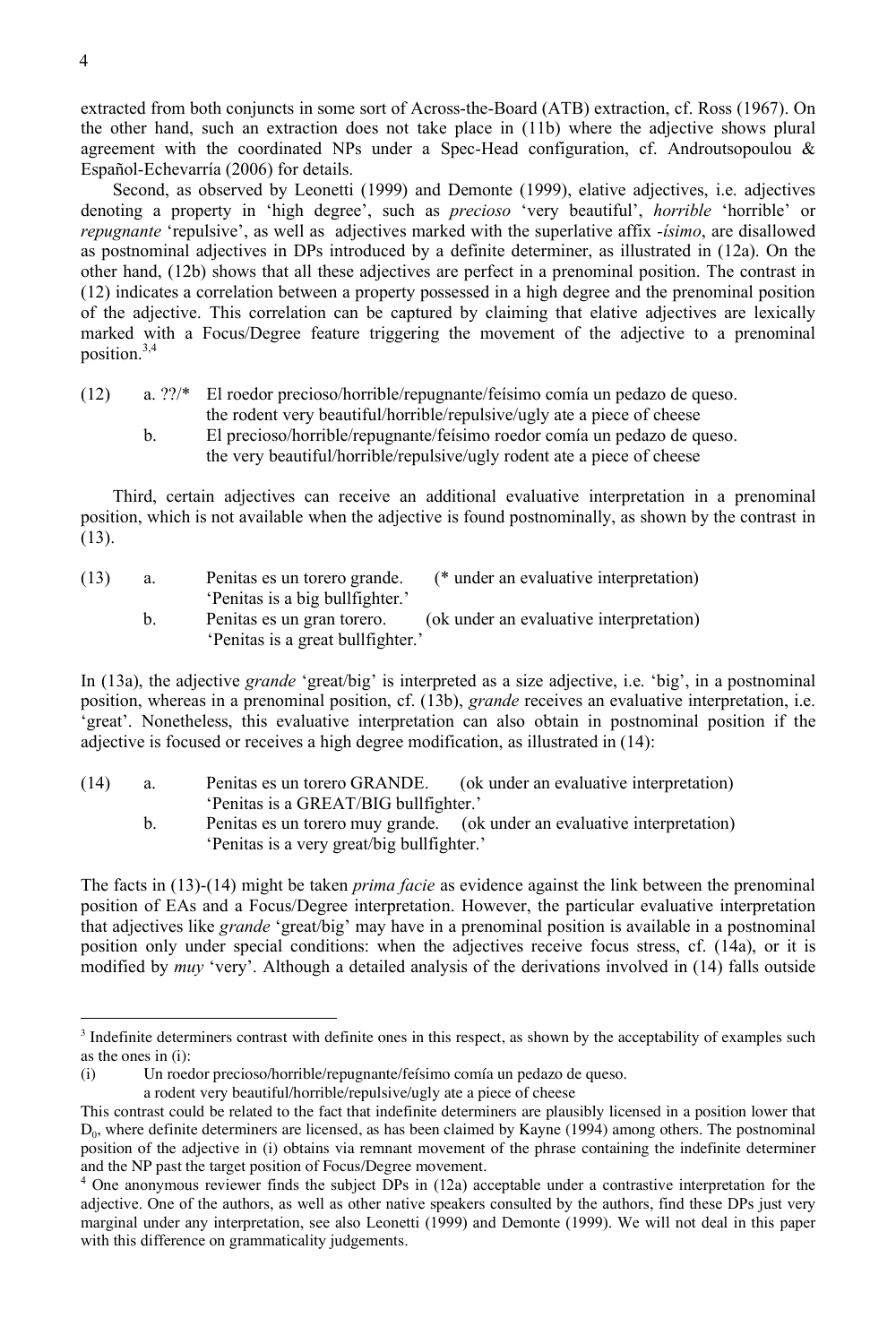the scope of this paper, we may assume that the postnominal APs in (14) undergo covert movement to the prenominal position normally hosting prenominal adjectives.<sup>5</sup>

Fourth, as observed in Demonte (1999), EAs in a prenominal position block generic readings on subjects. These generic readings are nonetheless available when the evaluative adjective appears in a postnominal position, as shown in the contrast in (15).

- (15) a. Los muchachos alegres siempre cantan. (ok under a generic interpretation) 'Joyful boys always sing.'
	- b. Los alegres muchachos siempre cantan. (\* under a generic interpretation) 'The joyful boys always sing.'

The contrast in (15) can be accounted for as a result of an intervention effect induced by the displaced prenominal adjective in (15b). The NP headed by *muchachos* contains a variable bound by a generic operator at the sentential level. The displaced prenominal adjective "intervenes" on the binding relation between the generic operator and the NP variable.

From the analysis of the facts presented in this section, we conclude that prenominal EAs are displaced constituents which are lexically endowed with a Focus/Degree feature triggering movement to a prenominal position. Certain lexical categories of adjectives are incompatible with this Focus/Degree feature due to semantic reasons. For instance, non-gradable adjectives, such as shape, nationality or relational adjectives do not bear a Focus/Degree feature and this is why they are disallowed as prenominal adjectives in the general case. In addition, different tokens of adjectives belonging to the same lexical category may or may not be able to bear a Focus/Degree feature. This would account for the situation in French, where many EAs can prepose, cf. (7)-(8), whereas others cannot. The former may contain a Focus/Degree feature, which is absent in the latter. On the other hand, more evaluative adjectives in Spanish may include a Focus/Degree feature in their feature specification; consequently more EAs may appear prenominally in Spanish than in French.<sup>6</sup>

#### **3. Hypotheses and predictions**

Current research in L2 acquisition suggests that phenomena at the interface between syntax and other modules, such as semantics and pragmatics, are inherently more difficult to acquire than phenomena that are purely syntactic in nature, which may result in optionality or variability, even in highly proficient learners (Sorace 2003, 2004, 2005). One potential factor responsible for variability includes L1 influence, even when the two languages involved share similar properties. For example, Bini (1993) showed that Spanish learners of Italian at the intermediate level tend to overuse overt subjects in contexts where null subjects are strongly preferred in Italian despite the fact that the distribution of null and overt subjects follow similar constraints in both languages. The present study sets up a different situation whereby the L2 is more systematic than the L1 with respect to the property under investigation. As we have seen, the Focus/Degree feature may be included in the feature specification of all EAs in Spanish, but of only some EAs in French (although some categories of adjectives may have it as a whole in both languages, such as superlatives). The learners' task is therefore to extend the appearance of the target feature to the feature specification of more adjectives than what is allowed in their L1. The input may not facilitate the acquisition process since prenominal EAs can also occur postnominally in Spanish. This would make it difficult for the learners to establish the presence of the Degree/focus feature on the relevant items. We thus expect a "gradual" acquisition of the right pairing – feature-lexical item – and some variability in the acquisition process in the sense that prenominalization will be allowed for some EAs but not for others. This prediction is also compatible with Herschensohn's (2000) Constructivist approach whereby the association of interpretable features to lexical entries is done item by item in interlanguage (IL) grammars.

<sup>&</sup>lt;sup>5</sup> Alternatively, it can be claimed that the focused and degree modified adjectives in (14) have undergone Focus/Degree movement and that the QP *un torero* 'a bullfighter' moves for PF reasons to the left of the displaced adjective.

<sup>&</sup>lt;sup>6</sup> The facts in (11)-(15), supporting a movement analysis for prenominal EAs, hold also in French. For space reasons, we do not discuss the relevant French data in this paper.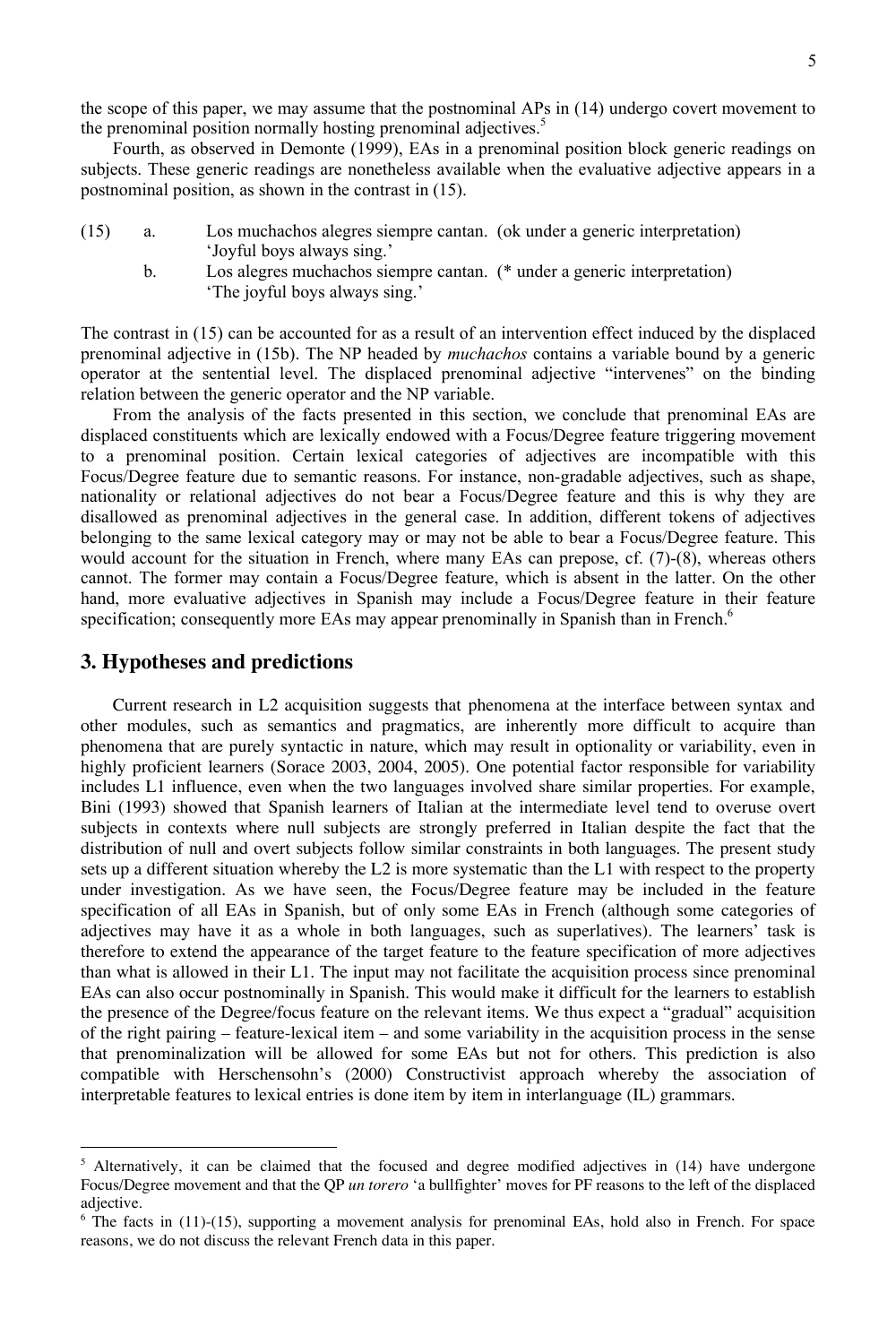Nevertheless, we also hypothesize that Focus/Degree movement of EAs in Spanish can be acquired due to the availability of the interpretable Focus/Degree features to our learners. Availability of the target feature can obtain either via transfer of the L1 grammar (see Schwartz and Sprouse 1996) or via access to interpretable features in general. Although researchers disagree as to the availability of uninterpretable features in L2 acquisition (especially when these features have not been activated in the L1, see Hawkins and Liszka 2003), there is general agreement, at least among those researchers believing in UG-compatible IL grammars, that interpretable features can be part of such developing systems (Hawkins 2005; Tsimpli 2003).

#### **4. The study**

#### *4.1 Participants*

As shown in Table 1, our study involved 11 NSs of Spanish (5 from Spain and 6 from Central and South America) and 8 NSs of French (6 from Quebec and 2 from France) who acted as controls for Spanish and French respectively, and 20 French-speaking learners of Spanish.<sup>7</sup> Of these 20 learners, 10 were at the intermediate level and 10 at the advanced level, based on results from a multiple choice task (the reading/vocabulary section of the MLA Cooperative Foreign Language Test (Educational Testing Service, Princeton, NJ)) and a cloze test (from the Diploma de Español como Lengua Extranjera (Spanish Embassy, Washington, DC)). All learners but two had started the acquisition of Spanish at the age of 16 or above (the two others had started at the age of 12).

Table 1: Participants' information

|                 | Spanish controls | French controls | Intermediate<br>learners | Advanced<br>learners |
|-----------------|------------------|-----------------|--------------------------|----------------------|
| $#$ of subjects |                  |                 |                          |                      |
|                 | Spanish          | French          | French                   | French               |
| Age             | $32.4(21-38)$    | 43.4 (30-74)    | $28.1(22-58)$            | $32.2(20-47)$        |

#### *4.2 Methodology*

The participants were administered a grammaticality judgment task (GJT) comprising 61 sentences, 49 of which included prenominal adjectives. Different types of adjectives were used. First, there were 13 prenominal EAs which are grammatical in Spanish. Their French equivalents were either grammatical in a prenominal position  $(n=6)$ , as in  $(16a)$ , or not  $(n=7)$ , as in  $(16b)$ .

| (16) | a. | Hay una ligera diferencia entre estas dos mesas.        |
|------|----|---------------------------------------------------------|
|      |    | there is a slight difference between these two tables   |
|      |    | 'There's a slight difference between these two tables.' |
|      | h. | una preocupante situación en Irak.<br>Estamos ante      |
|      |    | (we) are in front of a preoccupying situation in Irak   |
|      |    | 'We're facing a preoccupying situation in Irak.'        |

Second, there were 12 non-evaluative high adjectives (NEHAs) in a prenominal position. These are again grammatical in Spanish and their French equivalents may also be either grammatical in a prenominal position  $(n=6)$ , as in  $(17a)$ , or not  $(n=6)$ , as in  $(17b)$ .

- (17) a. Sólo te quiero hacer una simple pregunta. only you (I) want make a simple question 'I only want to ask you a simple question.'
	- b. El siguiente paso en mi carrera será llegar a director de mi empresa. the next step in my career will be reach to director of my company 'The next step in my career will be to become director of my company.'

<sup>&</sup>lt;sup>7</sup> Note that the 8 French controls were not part of the group of learners.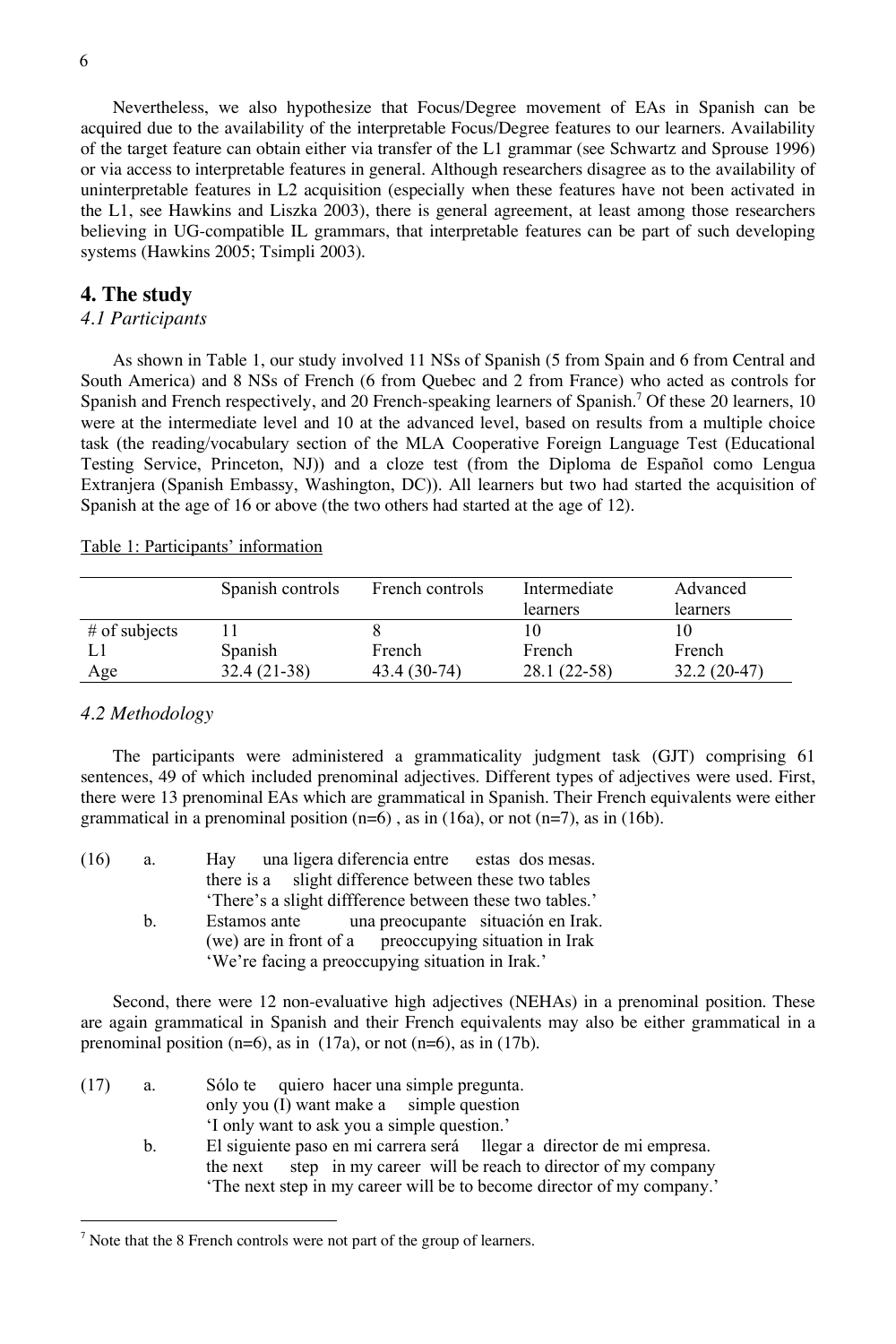Finally, there were 24 adjectives whose occurrence in a prenominal position is ungrammatical in both Spanish and French. These are non-evaluative low adjectives. Four kinds of adjectives located in different positions along the hierarchy of adjectival projections were used, namely adjectives of shape (18a), nationality or relation (18b), color (18c), and size (18d) (see Scott 2002). Six tokens of each kind were used. We assume that such adjectives are not endowed with a Degree/focus feature.

| (18) |  | * Encontramos una redonda mesa muy antigua en el sótano. |  |  |  |
|------|--|----------------------------------------------------------|--|--|--|
|------|--|----------------------------------------------------------|--|--|--|

- (we) found a round table very old in the basement
- b. \* La española invasión de Portugal fue una catástrofe. the Spanish invasion of Portugal was a catastrophy
- c. \* Me compré un verde cepillo para limpiar las sillas. to+me (I) bought a green brush to clean the chairs
- d. \* María tenía una alta planta en su dormitorio. María had a high plant in her bedroom

An additional 12 distractor sentences were inserted, half of them grammatical. The participants were asked to judge the sentences on a 4-point-scale, from 1 to 4, where 1 meant "totally unacceptable" and 4 "totally acceptable". A French version of the test was administered to the French controls.

It is important to point out that the learners were handed a vocabulary sheet listing all the words, including the adjectives, used in the tests. The learners were also invited to ask any vocabulary questions to the test administrator during the test.

## **5. Results**

*5.1 General and group results*

#### *5.1.1 Prenominal high adjectives (evaluative and non-evaluative)*

Table 2 reports the results on EAs and NEHAs in a prenominal position. All sentences are grammatical in Spanish, whereas some of the corresponding sentences are ungrammatical in French. Note that the results on the French controls reflect their performance on the French version of the test.

| Adjective type      | Spanish controls<br>$(n=11)$ | French controls<br>$(n=8)$ | Advanced<br>$(n=10)$ | Intermed<br>$(n=10)$ |
|---------------------|------------------------------|----------------------------|----------------------|----------------------|
| EAs (G in French)   | 3.712                        | $3.708***$                 | $3.317**$            | $3.22*$              |
| EAs (U in French)   | 3.792                        | 3.018                      | 2.729                | 2.771                |
| NEHAs (G in French) | $3.864**$                    | $3.833****$                | $3.683***$           | 3.17                 |
| NEHAs (U in French) | 3.515                        | 1.833                      | 2.667                | 2.85                 |

|--|

Significant difference between the corresponding grammatical and ungrammatical sentences in French: \* p <.05; \*\* p <.01; \*\*\* p <.001; \*\*\*\* p <.0001 (ANOVA)

As can be seen, the Spanish controls performed as expected, accepting all sentences. The mean answers are at least  $3.5$  out of  $4.8$ . The French controls also performed as expected, distinguishing between the different types of adjectives. Significant differences were found between the grammatical sentences and the ungrammatical ones, both with EAs and NEHAs, although the results on EAs deemed to be ungrammatical in a prenominal position look relatively high (3.018). In fact, the performance of the French controls on these EAs is significantly higher than on the NEHAs whose occurrence in a prenominal position is also ungrammatical in French  $(1.833)$  ( $p<0.001$ ). This

<sup>&</sup>lt;sup>8</sup> It is not clear why a significant difference was found between the different types of NEHAs (depending on the grammatical status of their prenominalization in French), but note that the scores were above 3.5, which suggests acceptability.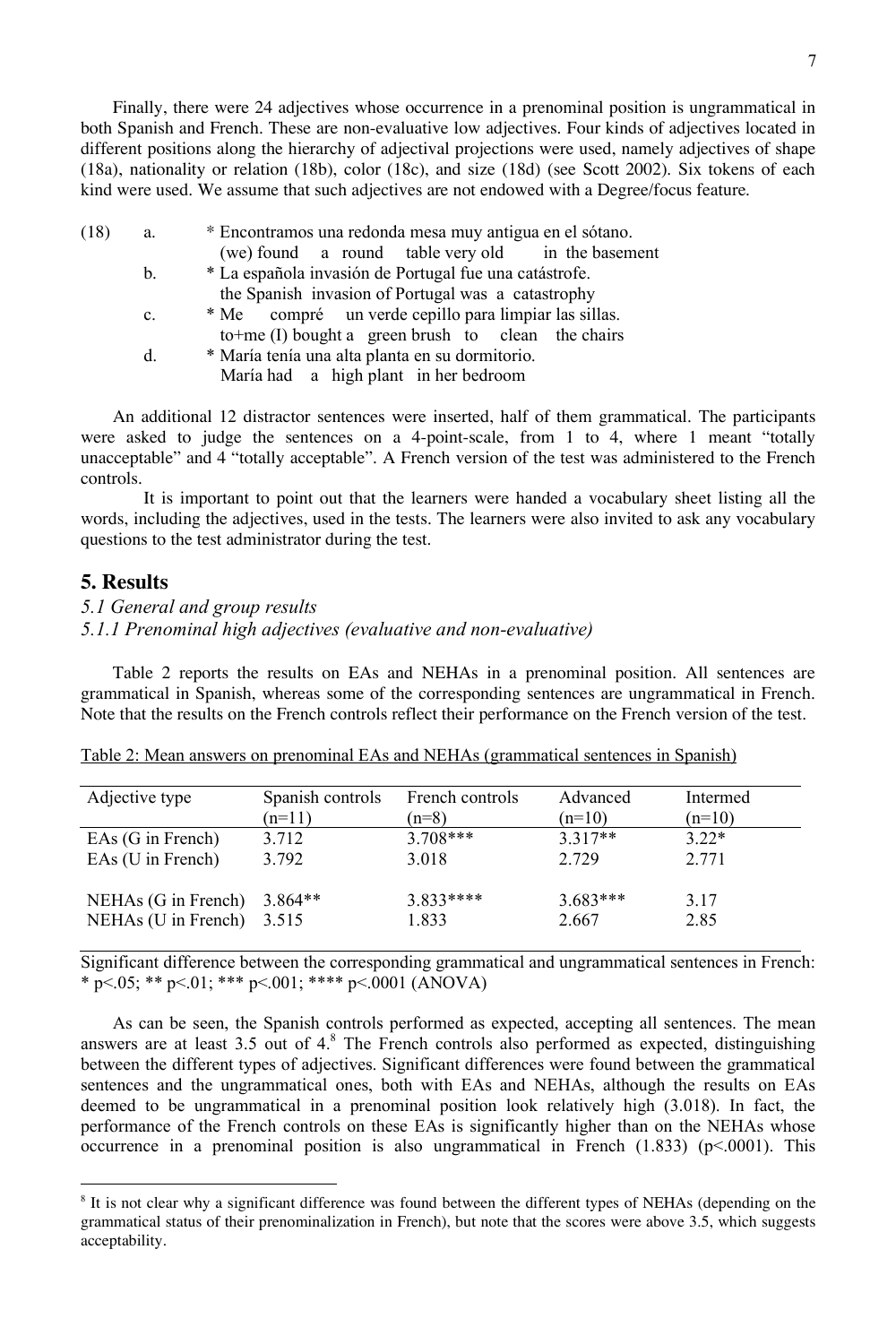notwithstanding, the French controls performed significantly worse than the Spanish controls on ungrammatical EA prenominalization in French  $(3.018 \text{ vs. } 3.792; \text{ p} < 0.001)$ , as well as on ungrammatical NEHA prenominalization in French (1.833 vs. 3.515; p <. 0001).

We now turn to the learners, starting with their performance on evaluative adjectives. There, the intermediate and advanced learners performed similarly in the sense that there is a significant difference between EAs, depending on whether their prenominal positioning is acceptable in the L1 or not. Such an L1 effect is confirmed by the fact that the learners' performance is not significantly different from the French controls' on prenominal EAs that are ungrammatical in French. With respect to non-evaluative high adjectives, the advanced learners and the intermediates performed differently. While the latter group showed no significant difference between the adjectives that are grammatical and ungrammatical in French in a prenominal position, the advanced learners did. However, both groups performed similarly in the sense that their scores on ungrammatical NEHA prenominalization in French (2.667 for the advanced and 2.85 for the intermediates) are significantly higher than the French controls' (1.833) ( $p$ <.0001). Moreover, there is no significant difference between the learners' performance on ungrammatical EA prenominalization in French and ungrammatical NEHA preposing (2. 729 vs. 2.667 for the advanced and 2.771 vs. 2.85 for the intermediates), in contrast to what we saw with the French controls. In other words, the learners have managed to go beyond what is allowed by their L1.

#### *5.1.2 Prenominal (non-evaluative) low adjectives*

The mean results on prenominal low adjectives, namely adjectives of shape, nationality, relation, color, and size, are given in Table 3. The corresponding sentences are ungrammatical in Spanish (and in French), so target-like answers should be below 2.

| Adjective type           | Spanish controls | French controls | Intermediate | Advanced |
|--------------------------|------------------|-----------------|--------------|----------|
|                          | $(n=11)$         | $(n=8)$         | $(n=10)$     | $(n=10)$ |
| <b>Shape</b>             | 1.542            | 1.292           | 2.55         | 1.45     |
| Nationality and relation | 1.409            | 1.312           | 2.117        | 1.417    |
| Color                    | l.621            | 1.438           | 2.163        | 1.4      |
| <b>Size</b>              | 2.788            | 2.896           | 2.95         | 2.267    |

Table 3: Mean answers on prenominal low adjectives (ungrammatical sentences)

As can be seen, the Spanish and French controls performed as expected, except on size adjectives, where mean answers are close to 3. There is no significant difference between the two groups on any type.

The advanced learners performed much like the controls, with a low score on prenominal adjectives of shape, nationality, relation, and color, and a higher score on size adjectives. No significant differences were found between these learners and either the French controls or the Spanish controls on any type. Finally, the intermediate learners performed differently from any other group. In particular, their acceptance scores were significantly higher than any other groups on each adjective type, except size adjectives. Interestingly, the corresponding sentences are also ungrammatical is their L1. Despite this poor performance, it is very important to stress that the scores of the intermediate learners are significantly lower than their scores on EAs and NEHAs. This particularly applies to nationality, relation, and color adjectives. This suggests that the learners have knowledge of the adjectival hierarchy described in section 2.1.

#### *5.2 Individual results*

In order to compute individual results, we assumed that target-like positioning of an adjective was acquired if a participant performed above 3 for grammatical placement and below 2 for ungrammatical placement.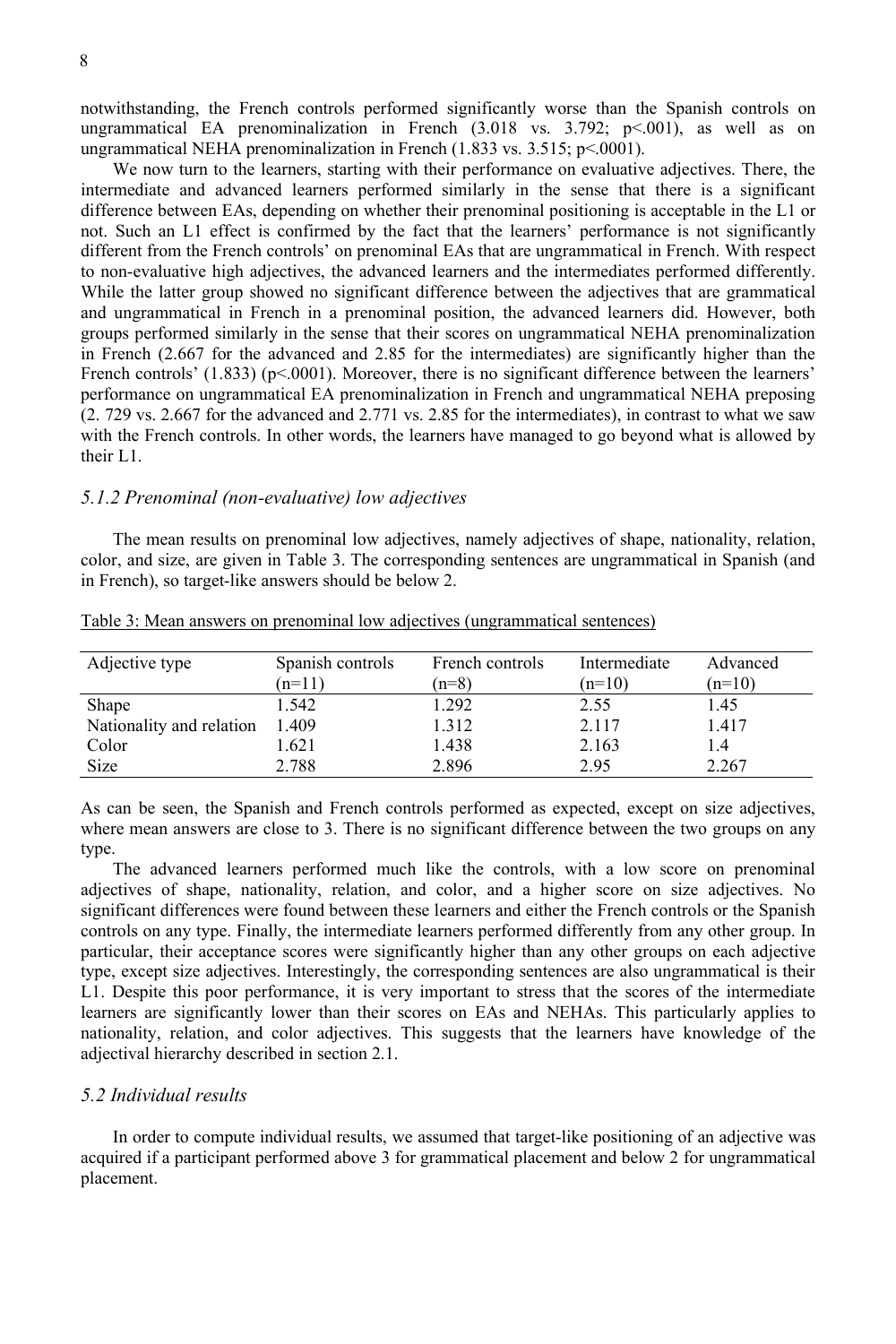#### *5.2.1 Evaluative and non-evaluative high adjectives*

Following our calculation method, we found that the Spanish controls performed as expected on EAs and NEHAs: almost all of them scored above 3 on the corresponding sentences. The French controls displayed interesting individual behaviors. As can be seen in Table 4, two sub-groups of French controls can be distinguished: those who accepted ungrammatically placed EAs and correctly rejected ungrammatically placed NEHAs (these participants appear above the thick line in Table 4); and those who accepted all ungrammatically prenominalized EAs and NEHAs (under the thick line in Table 4). The other observation is that ungrammatically prenominalized EAs were systematically rated above 2 by the French controls.

| #   | EAs(G) | EAs(U) | NEHAs(G) | $NEHAs$ (U) |
|-----|--------|--------|----------|-------------|
| 100 |        | X      |          |             |
| 101 |        | X      |          |             |
| 102 |        | X      |          |             |
| 103 |        | X      |          |             |
| 107 |        | X      |          |             |
| 104 |        | X      |          | X           |
| 105 |        | X      |          | X           |
| 106 |        | X      |          | X           |

Table 4: French controls' individual results on prenominal EAs and NEHAs

Table 5 displays the individual results of the learners on prenominalized EAs and NEHAs in Spanish. Three kinds of behavior were identified: target-like (whereby all adjectives were accepted prenominally), L1-like (whereby some prenominal EAs and NEHAs were rejected in Spanish based on L1 properties), and other (whereby no particular trend could be identified). The latter behavior was particularly typical of the intermediate learners who displayed different patterns of answers: some learners rejected one type of adjective in a prenominal position, but not always the same one, while others rejected three types of adjectives, included EAs that may appear in a prenominal position in both Spanish and French. These behaviors show strong variability which cannot be fully explained by the L1. As to the advanced learners, prenominal EAs that are ungrammatical in French were mostly rejected in Spanish, while NEHAs that are also ungrammatical in a prenominal position in French were not all rejected. There is also variability, but it is less wide than with the intermediates, and it is more L1-consistent. Finally, three learners managed to make target-like judgments on EAs and NEHAs (one intermediate and two advanced), which suggests that despite the difficulty of acquisition, native-like grammars may be reached.

Table 5: Learners' individual results on prenominal EAs and NEHAs

| Participants           | Target-like | L1-like | Other |
|------------------------|-------------|---------|-------|
| Intermediates $(n=10)$ |             |         |       |
| Advanced $(n=10)$      |             |         |       |

## *5.2.2 Low (non-evaluative) adjectives*

The occurrence of low adjectives in a prenominal position was deemed ungrammatical in both French and Spanish. The French and Spanish controls all rejected prenominal adjectives of shape, nationality, relation, and color. However, they displayed scores above 2 on size adjectives. Turning to the learners (Table 6), we can see that the intermediates once again gave different patterns of answers. In particular, some learners accepted all sentences, although they are ungrammatical in their L1. Variability obtains again, and it is not always due to the L1. The advanced learners performed like the French and Spanish controls, whereby size adjectives were not rejected in a prenominal position, in contrast to the other adjectives.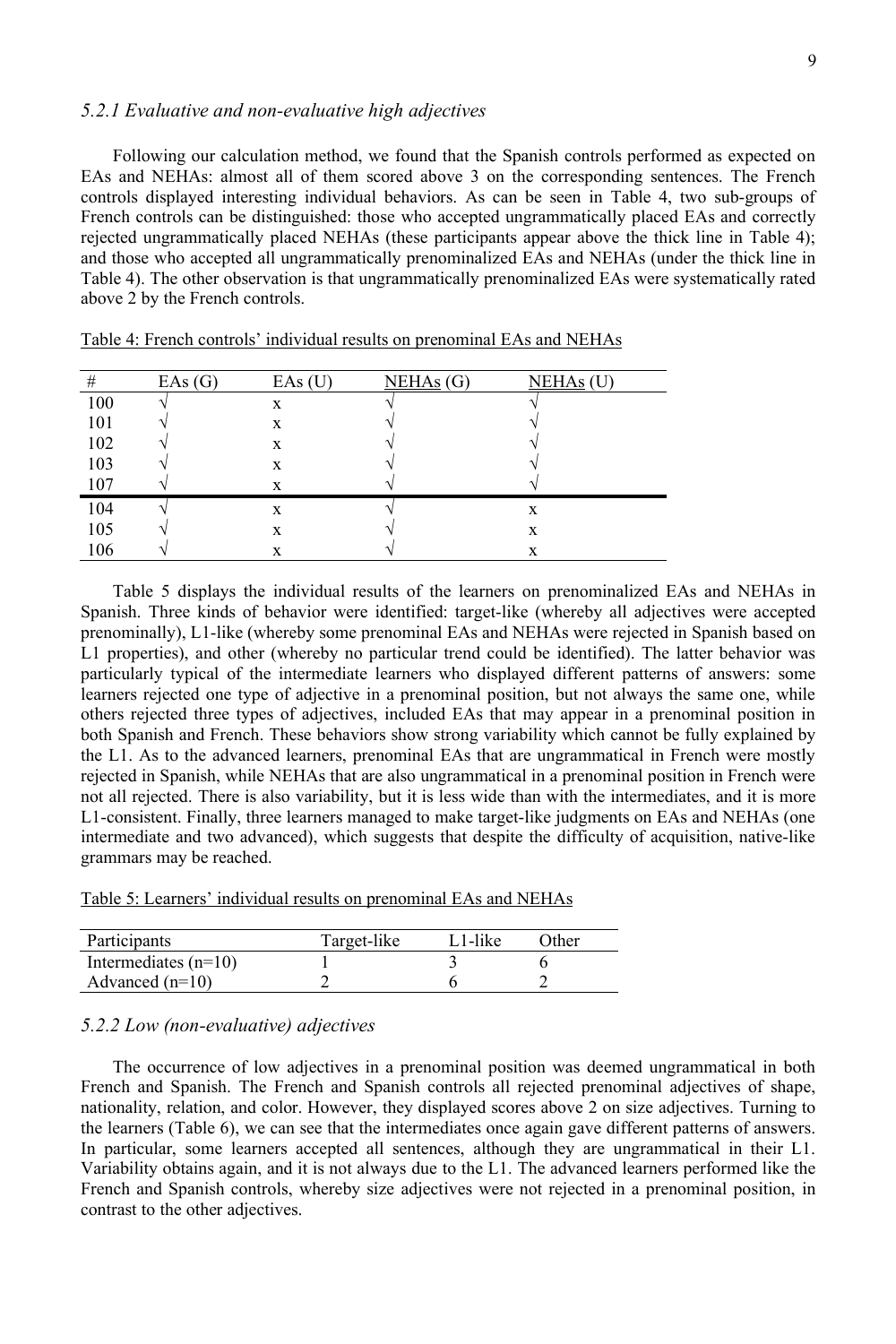Table 6: Learners' individual results on non-evaluative low adjectives

| Participants           | $Target/L1$ -like | Other |
|------------------------|-------------------|-------|
| Intermediates $(n=10)$ |                   |       |
| Advanced $(n=10)$      |                   |       |

# **6. Discussion**

*6.1 On French and Spanish*

As expected, French 'preposes' with more difficulty than Spanish, as seen by the results of the French controls on EAs and NEHAs. The French controls did not accept all adjectives in a prenominal position to the same degree, including EAs. In contrast, all prenominal EAs and NEHAs were highly accepted by the Spanish controls.

Both languages also respect a bottom-up hierarchical representation of adjectives, all the way towards evaluative adjectives, since preposition of adjectives deemed to be lower on this hierarchy is much less accepted. This tendency does not seem to apply to size adjectives whose occurrence in a preposed position was accepted to greater extent than for any other non-evaluative low adjective, in all control participants. This indicates that prenominalization is tied to intersectivity (see section 2.1 above). This semantic property distinguishes evaluative and size adjectives from the rest of low adjectives. With respect to NEHAs, which are located above evaluative adjectives, the results on the adjectives we have tested so far suggest that a different "hierarchy" starts all over again, though it is not clear that it is just bottom-up. This also suggests that a different parameter/preposing mechanism is at work.

#### *6.2 On L2 acquisition of adjective placement*

Our results show that prenominal adjectives are a source of confusion for L2 learners of Spanish. This is mainly seen in the intermediate learners who displayed different types of behaviors, some of them accepting adjectives in a position which is ungrammatical in both languages. There is variability, in that some EAs are allowed pronominally but not others, but it is not always related to the L1 (see also Sorace 2003, 2004, 2005). As such, the results mirror what is reported in Bini's (1993) study of Spanish-speaking learners of Italian, namely variability may be observed in IL grammars on properties that are nonetheless present in the two languages. In fact, our results on preposed low adjectives are unexpected on a Full transfer account (e.g. Schwartz and Sprouse 1996), given that these adjectives can hardly be preposed in the L1. This notwithstanding, the intermediate learners obtained lower scores on prenominal low adjectives than on prenominal EAs and NEHAs. This shows that they accept prenominalization to a lower extent with low adjectives than with high ones, which in turn suggests that there is knowledge of the adjectival hierarchy described in section 2.1. In other words, although there is more variability than in the advanced learners, it is not the case that anything goes in intermediate IL grammars: the possibility of prenominalization is still related to the position of the adjective in the hierarchy.

Interestingly, we also observed an evolution of variability along the acquisition process, such that variability at the advanced learners is much more L1-consistent than at the intermediate level. Very simply put, it is as if after an initial period of confusion, learners fell back onto L1 patterns. L1 induced variability in advanced learners has been found in other studies, such as the acquisition of verb-placement in L2 German (Robertson and Sorace 1999), although it may be less wide than what has been observed here.<sup>9</sup> Note that there is also evidence of the presence of the hierarchy of adjectives in our advanced learners' IL grammars, given that low adjectives are strongly disallowed in a prenominal position. One should also point out that variability may be overcome, as some of the learners displayed native-like intuitions.

<sup>&</sup>lt;sup>9</sup> The learners investigated by Robertson and Sorace (1999) were deemed to have reached an endstate stage of acquisition, which was not necessarily the case of our learners. It would be interesting to investigate the extent of variability and L1 influence in EA placement in L2 Spanish by French-speaking learners at more advanced stages.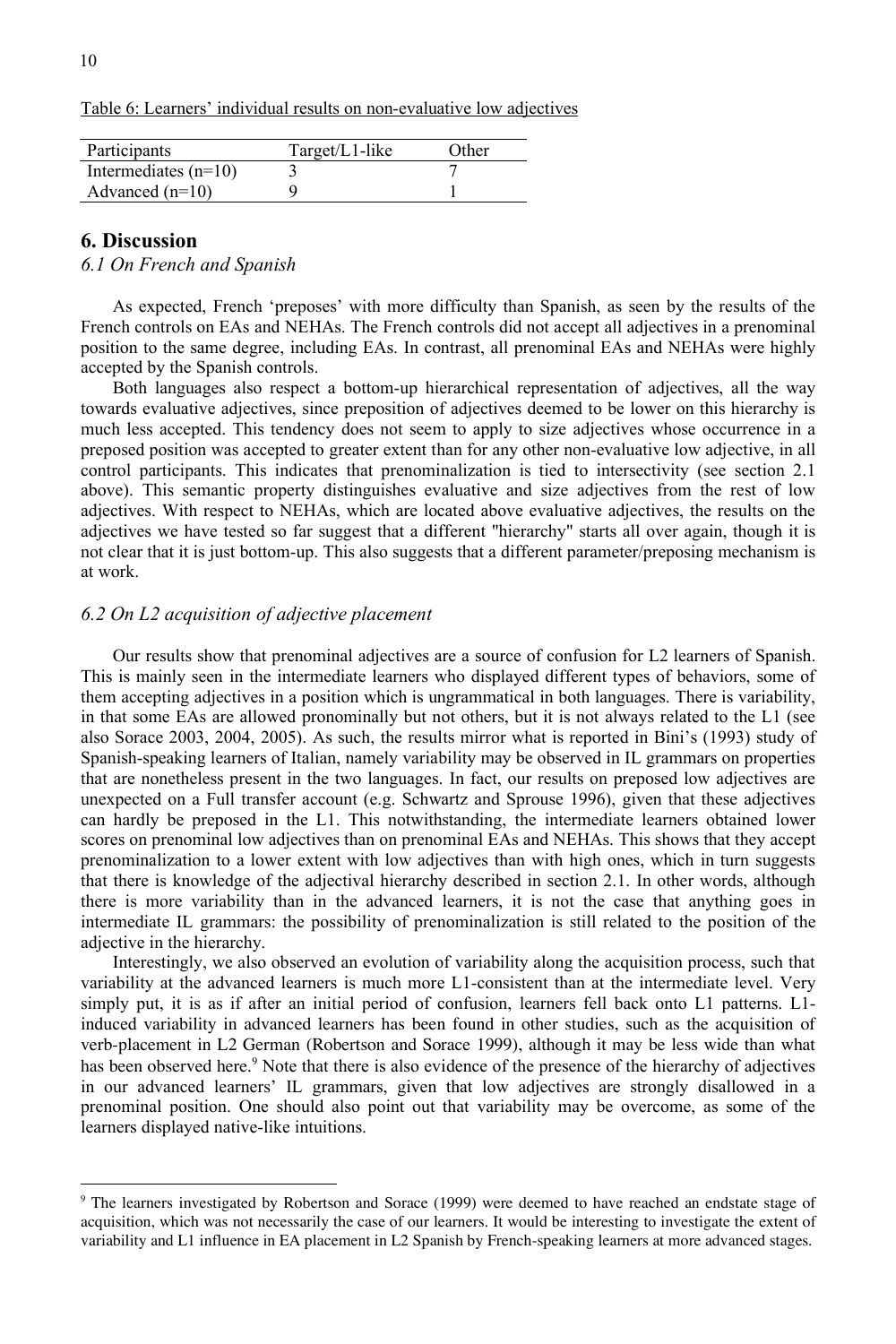Following Herschensohn's (2000) Constructivist approach, according to which [+interpretable] features are underspecified in (intermediate) IL grammars and specification takes place in an item to item fashion, we propose that the Degree/Focus feature is underspecified in the initial phases of development and that it gradually becomes specified on EAs. Crucially, the gradual specification process would first become L1-consistent before becoming native-like. Delayed L1 influence has been reported elsewhere, e.g. Hawkins (2001) who proposes that L1 transfer of functional categories, such as IP, does not occur initially but is triggered by the acquisition of specific lexical items, such as the copula (see also Myles 2005). It would be interesting to see whether such delayed L1 influence also obtains in the other learning direction, i.e. from Spanish to French. If it did, it would mean that after an initial period of underspecification, the Degree/Focus feature would appear in the feature bundle of more EAs than allowed in the target language, triggering overuse of EA preposing in L2 French.

#### **References**

- Anderson, Bruce (2001). Adjective position and interpretation in L2 French. In Joaquim Camps and Caroline R. Wiltshire (eds), *Romance syntax, semantics and their L2 acquisition* (pp. 27-46). Amsterdam: John Benjamins.
- Abeillé, Anne, and Danièle Godard (1999). La position de l'adjectif épithète en français: le poids des mots. *Recherches Linguistiques de Vincennes* 28: 9-32.
- Androutsopoulou, Antonia (1994). The distribution of the definite determiner and the syntax of Greek DPs. In *CLS 30*: *Papers from the 30th regional meeting of the Chicago Linguistic Society. Volume 1: The main session* (pp. 16-29). University of Chicago.
- Androutsopoulou, Antonia (2000). On the (in)ability of prenominal attributive adjectives to take complements. *WCCFL* 19: 29-42. Stanford: CSLI Publications.
- Androutsopoulou, Antonia, and Manuel Español-Echevarría (2006). Degree modifiers and DP-internal agreement. Ms. Université Laval.
- Bello, Andrés (1847). *Gramática de la lengua española destinada al uso de los americanos*. Santiago de Chile: Imprenta del Progreso.
- Bini, Milena (1993). La adquisición del italiano: más allá de las propriedades sintácticas del parámetro *pro-drop*. In Juana Liceras (ed), *La linguistica y el analisis de los sistemas no nativos* (pp. 126-139). Ottawa: Doverhouse.
- Cinque, Guglielmo (1994). On the evidence for partial N-movement in the Romance DP. In Guglielmo Cinque, Jan Koster, Jean-Yves Pollock, Luigi Rizzi and Rafaella Zanuttini (eds), *Paths toward Universal Grammar: Studies in honor of Richard S. Kayne* (pp. 85-110). Washington D.C.: Georgetown University Press.
- Demonte, Violeta (1999). A minimal account of Spanish adjective position and interpretation. In Jon A. Franco, Alazne Landa and Juan Martin (eds), *Analyses in Basque and Romance linguistics. Papers in honor of Mario Saltarelli* (pp. 45-76). Amsterdam: John Benjamins.
- Dixon, Robert M. W. (1982). *Where have all adjectives gone? and other essays in semantics and syntax*. The Hague: Mouton.
- Gess, Randall, and Julia Herschensohn (2001). Shifting the DP parameter: A study of anglophone French L2ers. In Joaquim Camps and Caroline R. Wiltshire (eds), *Romance syntax, semantics and their L2 acquisition* (pp. 105-119). Amsterdam: John Benjamins.
- Hawkins, Roger (2001). *Second language syntax: A generative introduction*. Oxford: Blackwell.
- Hawkins, Roger (2005). Revisiting Wh-movement: The availability of an uninterpretable [wh] feature in interlanguage grammars. In Laurent Dekydtspotter, Rex A. Sprouse and Audrey Liljestrand (eds), *Proceedings of the 7th Generative Approaches to Second Language Acquisition Conference (GASLA 2004)* (pp. 124-137). Somerville, MA.: Cascadilla Press.
- Hawkins, Richard, and Sarah Liszka (2003). Locating the source of defective past tense marking in advanced L2 English speakers. In Roeland van Hout, Aafke Hulk, Folkert Kuiken and Richard Towell (eds), *The lexiconsyntax interface in second language acquisition* (pp. 21-44). Amsterdam: John Benjamins.
- Herschensohn, Julia (2000). *The second time around: Minimalism and L2 acquisition*. Amsterdam: John Benjamins.
- Kamp Hans, and Barbara Partee (1995). Prototype theory and compositionality. *Cognition* 57: 129-191.
- Kayne, Richard (1994). *The antisymmetry of syntax.*Cambridge, MA: MIT Press.
- Laenzlinger, Christopher (2004). French adjective ordering: perspectives on DP-internal movement types. *Lingua*  115: 645-689.
- Larson, Richard (1991). The Projection of DP (and DegP). Ms. SUNY-Stony Brook.
- Larson, Richard, and Franc Marusic (2004). On Indefinite pronoun structures with APs: Reply to Kishimoto. *Linguistic Inquiry* 35: 268-287.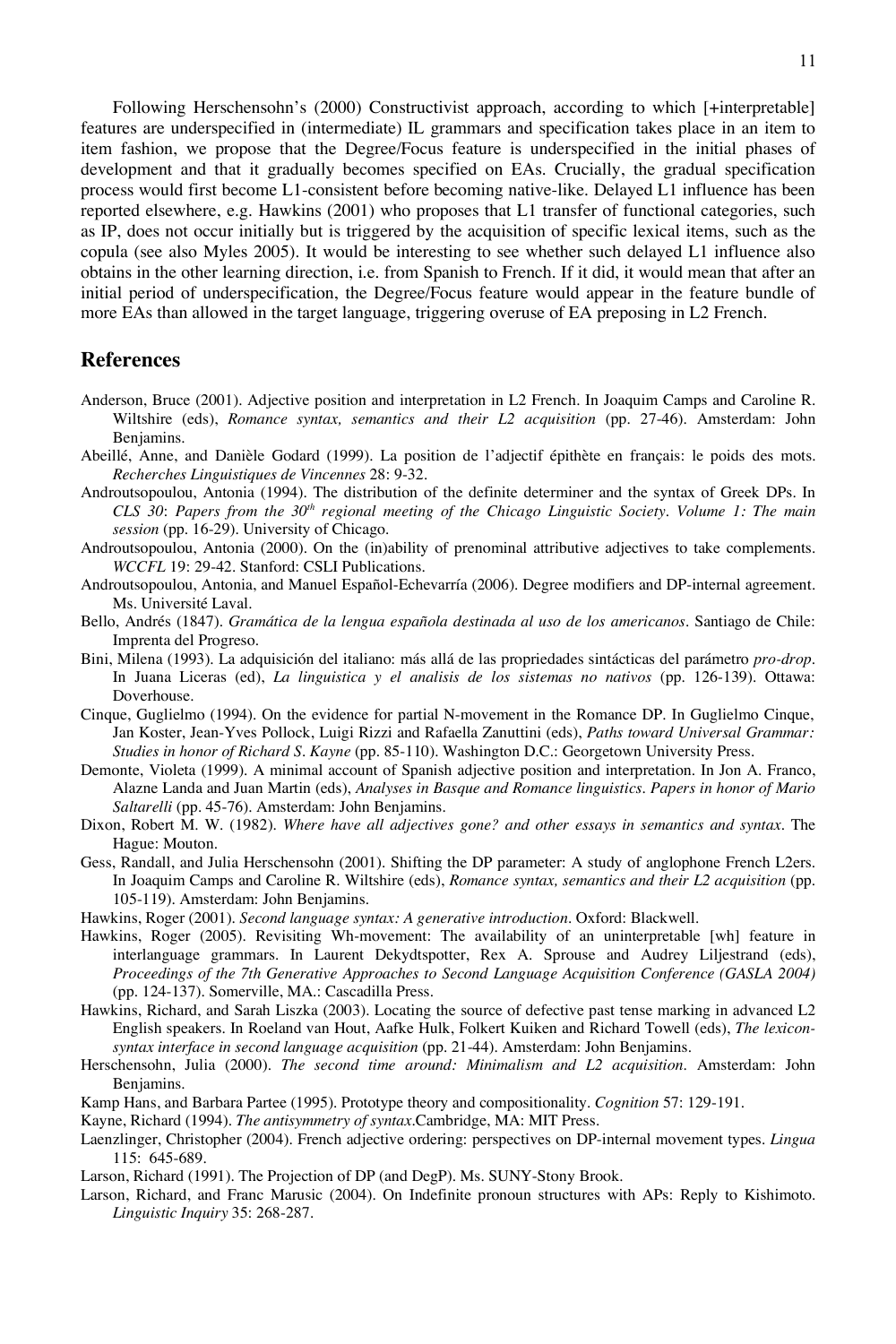- Larson, Richard, and Hiroko Yamakido (2005). Ezafe and the deep position of nominal modifiers. Paper presented at the Barcelona Workshop on Adjectives and Adverbs. Pompeu Fabra University, Barcelona, Spain.
- Larson, Richard, and Hiroko Yamakido (2006). Zazaki double Ezafe as double Case-marking. Paper presented at the Linguistic Society of America annual meeting. Albuquerque, NM.
- Leonetti, Manuel (1999). El artículo. In Ignacio Bosque and Violeta Demonte (eds), *Gramática descriptiva de la lengua española* (pp. 787-890). Madrid: Espasa-Calpe.
- Myles, Florence (2005). The emergence of morpho-syntactic structure in French L2. In Jean-Marc Dewaele (ed), *Focus on French as a foreign language: Multidisciplinary approaches* (pp. 88-113). Clevedon: Multilingual Matters.
- Parodi, Teresa, Bonnie D. Schwartz, and Harald Clahsen (1997). On the L2 acquisition of the morphosyntax of German nominals. *Essex Research Reports in Linguistics* 15: 1-43.
- Real Academia Española (RAE) (1973). *Esbozo de una nueva gramática de la lengua española*. Madrid: Espasa-Calpe.
- Robertson, Daniel, and Antonella Sorace (1999). Losing the V2 constraint. In Eleine Klein and Gita Martohardjono (eds), *The development of second language grammars: A generative approach* (pp. 317-362). Amsterdam: John Benjamins.
- Ross, John Roberts (1967). *Constraints on variables in Syntax.* PhD dissertation. MIT.
- Schwartz, Bonnie D., and Rex A. Sprouse (1996). L2 cognitive states and the Full Transfer/Full Access Model. *Second Language Research* 12: 40-72.
- Scott, Gary-John. (2002). Stacked adjectival modification and the structure of nominal phrases. In Guglielmo Cinque (ed), *Functional structure in DP and IP: The cartography of syntactic structures, vol. 1* (pp. 91-120)*.* Oxford: Oxford University Press.
- Sorace, Antonella (2003). Near-nativeness. In Catherine Doughty and Michael Long. Oxford (eds), *The handbook of second language acquisition* (pp. 130-151). Oxford: Blackwell.
- Sorace, Antonella (2004). Native language attrition and developmental instability at the syntax-discourse interface: Data, interpretations and methods. *Bilingualism: Language and Cognition* 7: 143-145.
- Sorace, Antonella (2005). Syntactic optionality at interfaces. In Leonie Cornips and Karen Corrigan (eds), *Syntax and variation: Reconciling the biological and the social* (pp. 46-111). Amsterdam: John Benjamins.
- Sproat, Richard and Chilin Shih (1991). The cross-linguistic distribution of adjective ordering restrictions. In Carol Georgopoulos and Roberta Ishihara (eds), *Interdisciplinary approaches to language* (pp. 565-593)*.*  Dordrecht: Kluwer.
- Tsimpli, Ianthi Maria (2003). Clitics and determiners in L2 Greek. In Juana Liceras, Helmut Zobl and Helen Goodluck (eds), *Proceedings of the 6th Generative Approaches to Second Language Acquisition Conference* (pp. 331-339). Somerville, MA.: Cascadilla Press.